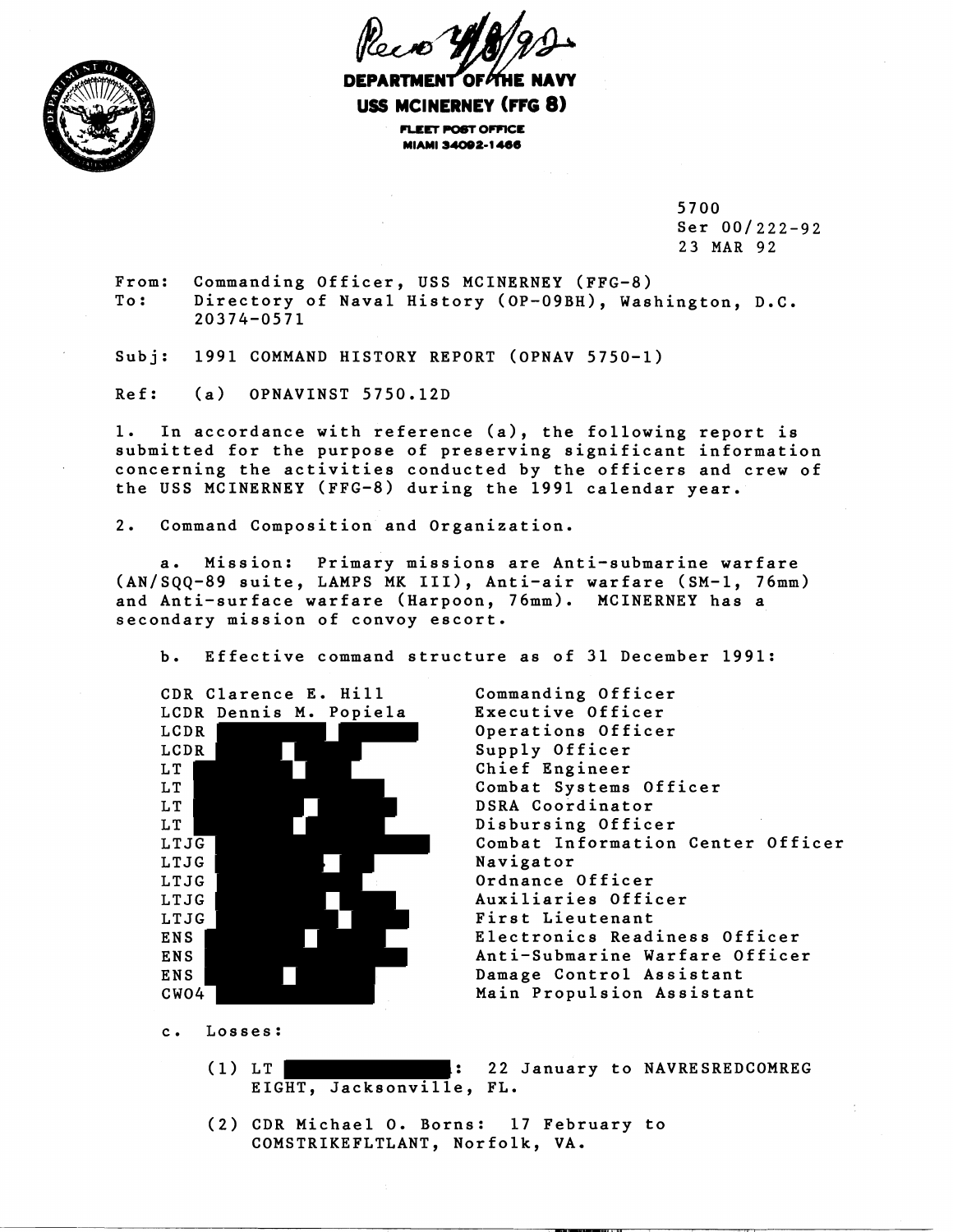(3) LCDR 11 Apr to COMNAVMILPERSCOM, Washington, DC. (4) LCDR THE RESERVIE RESERVIES CONTROLLER SERVICE PROPERTY LITTLE Creek, VA. (5) LT **TERMINEMARCOM**: 01 June to MINEWARCOM, Charleston, SC. (6) ENS THE TELL 23 July to NAVRESCEN, NAS Jacksonville, FL. (7) LT TERRIT RESOLUTION AT A LOCAL SERVICE AT A LOCAL SERVICE OF LATTRIC CENTRIC CENTRIC CENTRIC CENTRIC CENTRIC CENTRIC CENTRIC CENTRIC CENTRIC CENTRIC CENTRIC CENTRIC CENTRIC CENTRIC CENTRIC CENTRIC CENTRIC CENTRIC CENT Norfolk, VA. d. Gains: (1) CDR Clarence E. Hill: 13 February from NAVCOMMSTA, U.K. (2) ENS **The South Contract COMENT CONSTRUSS IOWA** : 17 February from USS IOWA  $(BB-61)$ , Norfolk, VA. (3) ENS | No. 2008 | 18 March from SWOSCOLCOM, Newport, RI. (4) LCDR Dennis M. Popiela: 25 March from COMSURFWARDEVGRU, Little Creek, VA. (5) LT : 06 May from SWOSCOLCOM, Newport, RI. (6) ENS : 27 May from SWOSCOLCOM, Newport, RI.

(7) LT : 09 December from SWOSCOLCOM, Newport, RI.

## 3. Chronological Order of Events

| 11 Jan        | Deployed MEF 1-91                          |
|---------------|--------------------------------------------|
| 17 Jan        | Hostilities commence between UN Forces and |
|               | Iraq. Operation Desert Storm.              |
| $20$ Jan      | Brief stop, Azores.                        |
| $23$ Jan      | Brief stop, Rota.                          |
| 24 Jan        | Transit Straits of Gibraltar.              |
| $25 - 29$ Jan | ASW Ops, Mediterranean.                    |
| $30$ Jan      | MCINERNEY chosen to receive COMSIXTHFLT    |
|               | "Hook 'Em" Award.                          |
| 31 Jan        | Arrive Port Said Egypt.                    |

 $\overline{2}$ 

Subj: 1991 COMMAND HISTORY REPORT (OPNAV 5750-1)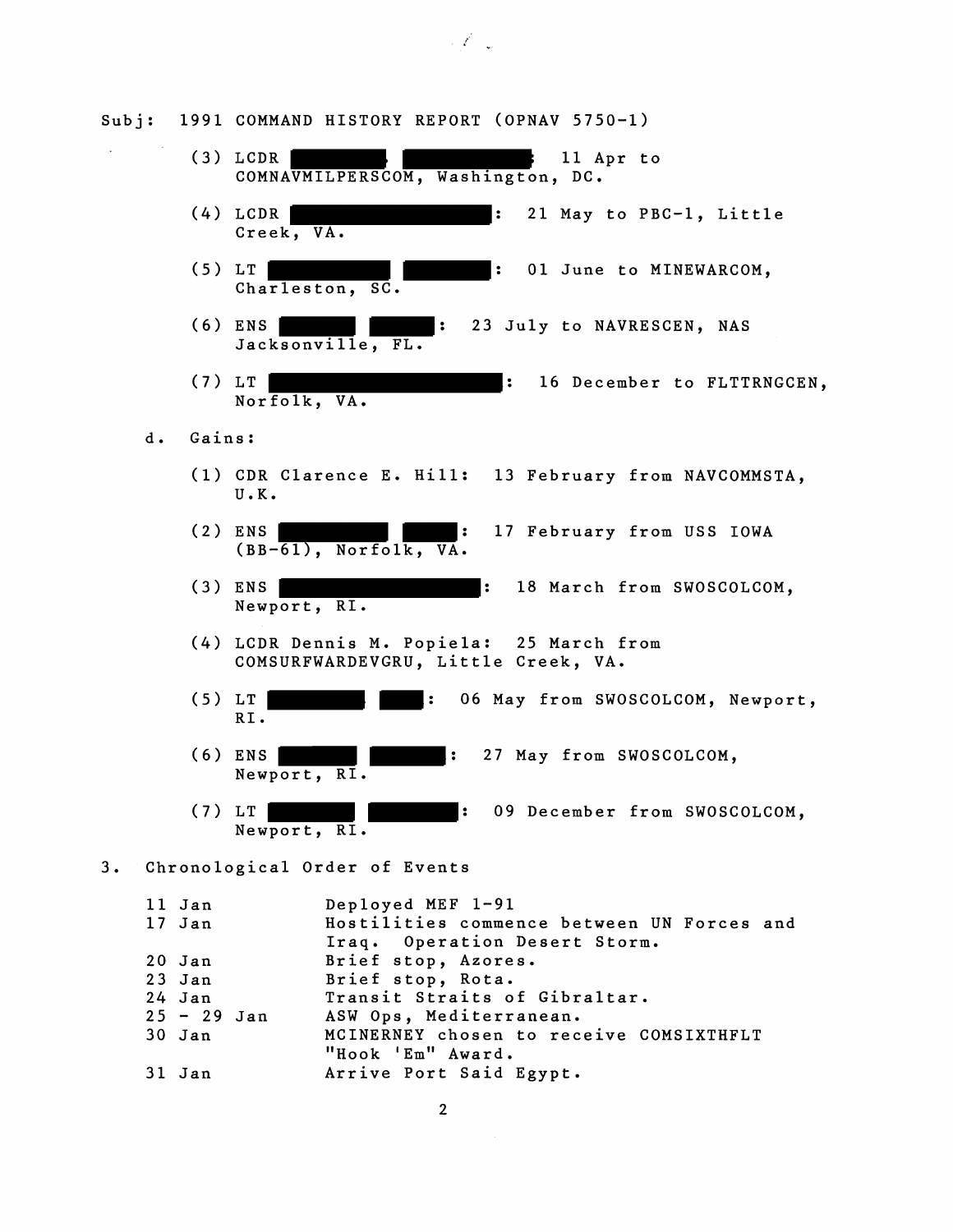| Subj:    |                     | 1991 COMMAND HISTORY REPORT (OPNAV 5750-1)          |
|----------|---------------------|-----------------------------------------------------|
|          | 05 Feb              | Transit Suez Canal.                                 |
|          | $07$ Feb            | Attached to AMERICA Battle Group                    |
|          | 09 Feb              | Transit Straits of Bab El Mendab.                   |
|          | 14 Feb              | Transit Straits of Hormuz.                          |
|          | $15 - 17$ Feb       | Inport, Mina Sulman, Bahrain.                       |
|          | 17 Feb              | CDR Clarence E. Hill relieves CDR Michael           |
|          |                     | 0. Borns as Commanding Officer.                     |
|          |                     | 17 Feb - 01 Mar Persian Gulf Ops - Desert Storm.    |
|          | 24 Feb              | Allied Ground Assault.                              |
|          | 28 Feb              | Tentative Cease Fire.                               |
|          | $01 - 04$ Mar       | Inport Mina Sulman, Bahrain.                        |
|          | 03 Mar              | Junior Officer Cookout.                             |
|          | $04 - 28$ Mar       | Underway, Escort Duties.                            |
|          | 17 Mar              | Department Head Steel Beach Picnic.                 |
|          | $25 - 26$ Mar       | CDS-25 Embarked.                                    |
|          | 28 Mar              | Inport Mina Sulman, Bahrain.                        |
|          | $28 - 30$ Mar       | Underway enroute Abu Dhabi.                         |
|          |                     | 30 Mar - 02 Apr Inport Abu Dhabi, UAE.              |
|          | 31 Mar              | Easter Sunday.                                      |
|          |                     | 03 Apr - 02 May Underway Escort Duties.             |
|          | 07 Apr              | First Class P.O. 'Midway Point' Cookout.            |
|          | $16 - 20$ Apr       | CDS-25 Embarked.                                    |
|          | 22 Apr              | Ash Shuwaikh, Kuwait ceremony held.                 |
|          | $04 - 07$ May       | Inport Dubai, UAE.                                  |
|          | 07 May              | Anchored off Dubai for MIF conference.              |
|          | $08 - 14$ May       | Underway, Escort Duties.                            |
|          | $11 - 13$ May       | CDS-25 Embarked.                                    |
|          | 13 May              | Escort of M/V ST MAGNUS out of Kuwait with          |
|          |                     | first departing shipment of Egyptian forces.        |
|          | $15 - 21$ May       | Inport Dubai, UAE. TAV with USS Cape Cod.           |
|          | $19$ May            | MCINERNEY Wardroom/Crew Softball Challenge          |
|          |                     | and Picnic.                                         |
|          | $20$ May            | MCINERNEY All-Stars softball challenge.             |
|          | $22 - 31$ May       | Underway, Escort Duties.                            |
|          | $26 - 30$ May       | CDS-25 Embarked.                                    |
|          | $26$ May            | M/V STENA TRANSPORTER is Fiftieth vessel            |
|          |                     | escorted by MCINERNEY.                              |
| 31 May   |                     | Inport Bahrain - Turnover.                          |
| $01$ Jun |                     | Underway from Bahrain, commence transit home.       |
| 02 Jun   |                     | Transit Straits of Hormuz.                          |
| $07$ Jun |                     | Transit Straits of Bab El Mendab.                   |
| $09$ Jun |                     | MIO Turnover, Red Sea.                              |
|          | $14$ Jun - $20$ Jun | EMAT visit.                                         |
| $17$ Jun |                     | MIO complete.                                       |
| $17$ Jun |                     | 'Goodbye to Middle East' barbecue.                  |
| $17$ Jun |                     | Anchored, Port Suez.                                |
| 18 Jun   |                     | Transit Suez Canal<br>Transit Straits of Gibraltar. |
| 22 Jun   |                     |                                                     |
| $23$ Jun |                     | Brief Stop, Rota.                                   |
| $26$ Jun |                     | Brief Stop, Azores.                                 |

 $\overline{\mathbf{3}}$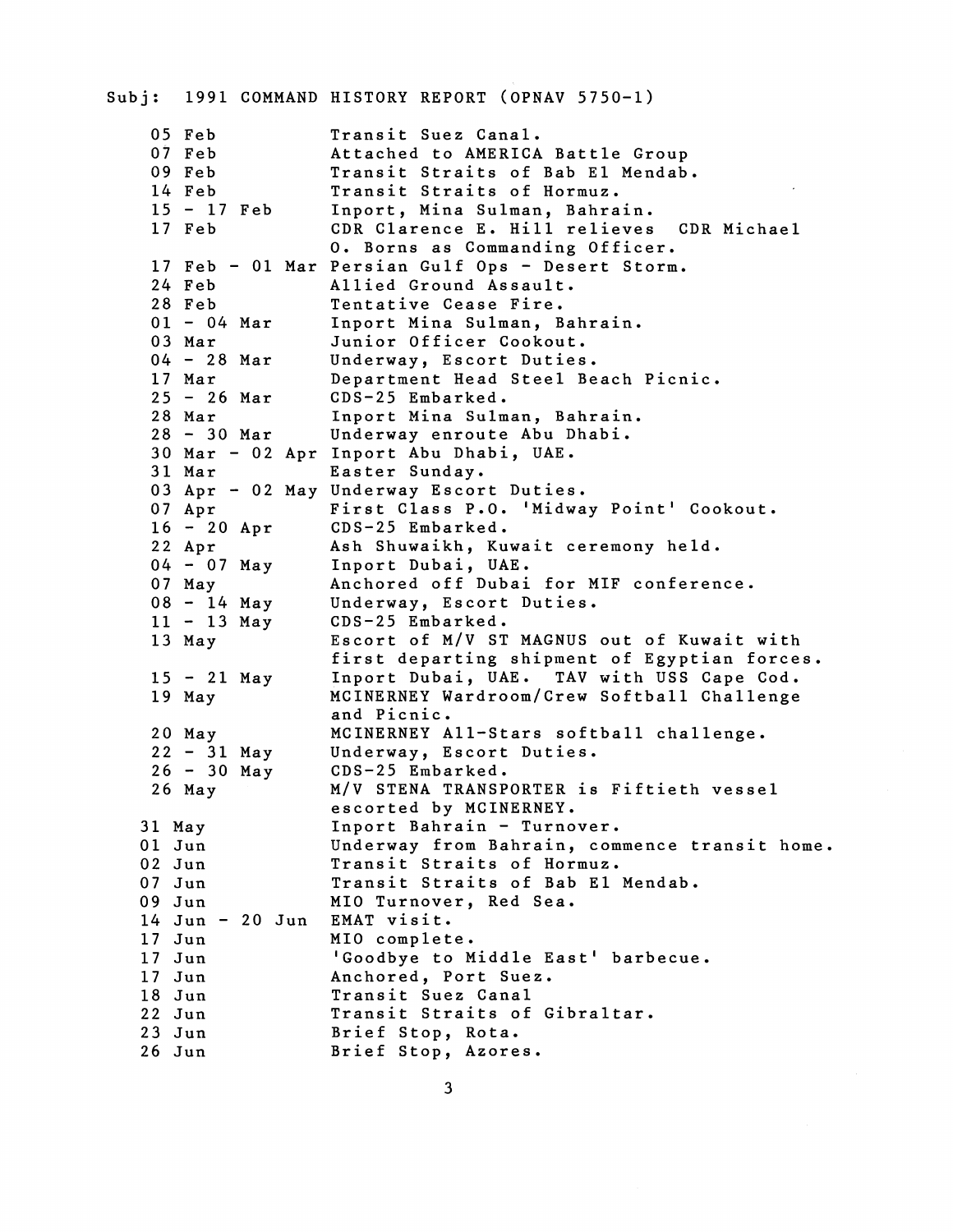## Subj: 1991 COMMAND HISTORY REPORT (OPNAV 5750-1)

|             | 01 Jul        |  | Commence OPPE.                                             |
|-------------|---------------|--|------------------------------------------------------------|
|             | $03$ Jul      |  | OPPE complete.                                             |
|             | $03$ Jul      |  | Arrive Mayport, Deployment Complete.                       |
| $Ju1 - Aug$ |               |  | Post-Deployment Standdown.                                 |
|             |               |  | 15 Jul - 16 Aug Intermediate Maintenance Availability with |
|             |               |  | SIMA Mayport.                                              |
|             | $26 - 28$ Aug |  | Underway to Charleston for Ammunition                      |
|             |               |  | Offload.                                                   |
|             |               |  | 30 Aug - 03 Sep CDS-8 Embarked.                            |
|             |               |  | 07 - 09 Sep CDS-8 Embarked.                                |
|             |               |  | 09 Sep - 06 Dec Drydock Selected Restricted Availability   |
|             |               |  | with Atlantic Drydock in Jacksonville, FL.                 |
|             |               |  | 09 Sep - 13 Dec Concurrent Intermediate Maintenance        |
|             |               |  | Availability with Sima Mayport.                            |
|             | 11 Sep        |  | Crew Move Off.                                             |
|             | 22 Sep        |  | Docked at Atlantic Drydock.                                |
|             | 11 Nov        |  | Undocked from Atlantic Drydock.                            |
|             | 15 Nov        |  | Crew Move On.                                              |
|             | <b>22 Nov</b> |  | Dock Trials.                                               |
|             | 26 Nov        |  | Fast Cruise.                                               |
|             |               |  | 02 - 03 Dec Sea Trials, JAXOPAREA.                         |
|             | 06 Dec        |  | Adult Christmas Party.                                     |
|             | 14 Dec        |  | Children's Christmas Party.                                |
|             | 21 Dec        |  | Host ship for USS GALLERY (FFG-26)                         |
|             |               |  | Homecoming.                                                |
|             |               |  | 16 Dec - 03 Jan Holiday Standdown.                         |

4. Historical Narrative.

MCINERNEY began 1991 by deploying to the Middle East Force in the midst of Operation Desert Shield. MCINERNEY joined USS KIDD in transit across the Atlantic. On January 17, Operation Desert Storm was initiated. Transit exercises took on new meaning as MCINERNEY stood to face the Iraqi threat in a couple of weeks.

Before arriving in the Arabian Gulf Theater, however, MCINERNEY was tasked with conducting an Anti-Submarine prosecution in the Mediterranean. An outstanding performance against a highly sophisticated target of interest earned MCINERNEY the COMSIXTHFLT "Hook 'Em" award and accolades from high level commanders throughout the Navy. This was the second "Hook 'Em" award earned by MCINERNEY.

MCINERNEY transitted the Suez Canal in early February and joined the AMERICA battle group to transit the Red Sea and the straits of Bab El Mendab. MCINERNEY entered the Arabian Gulf on February 14 and arrived in Bahrain on February 15 to conduct a Change of Command ceremony on February 17.

Immediately after the Change of Command, MCINERNEY actively joined the War effort by escorting USS WISCONSIN off the coast of Kuwait as she provided gun fire support to Allied Ground Forces. The ground assault against Iraqi forces commenced on February 24, and four days later a cease fire was agreed upon, bringing an end to hostilities.